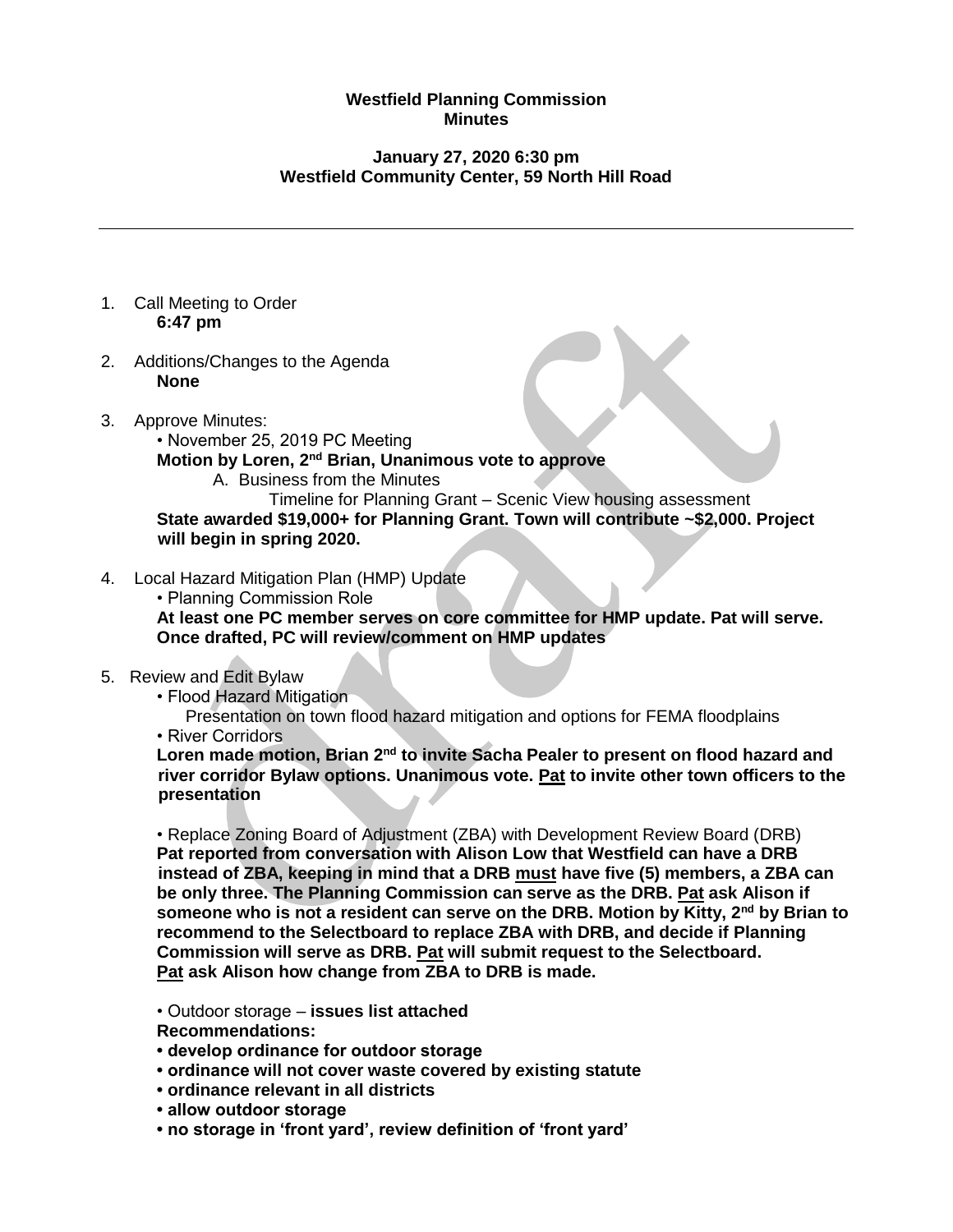- **regulate level of concealment for different types of storage**
- **define 'temporary' and 'permanent' storage**
- **permanent storage will need permit**

## **Questions for Alison Low:**

- **How is 'front yard' defined for corner lots?**
- **Should screening of outdoor storage require a permit – fence and/or vegetation?**
- 6. Tasks and Timeline for next steps to update ByLaw

**Pat will invite Sacha Pealer to give presentation 2/24 or 3/23 and invite other town officers to the presentation**

- 7. Other Business **None**
- 8. Next Meeting **February 24 – 5:30 NOTE different time**
- 9. Adjourn **Motion by Loren, 2nd by Brian, Unanimous vote, to adjourn 8:05 pm**

[https://dec.vermont.gov/sites/dec/files/wsm/rivers/docs/rv\\_ModelFloodHazardBylaws\\_SectionD-RiverCorridors-](https://dec.vermont.gov/sites/dec/files/wsm/rivers/docs/rv_ModelFloodHazardBylaws_SectionD-RiverCorridors-Erosion_2018.pdf)Erosion 2018.pdf

[https://dec.vermont.gov/sites/dec/files/wsm/rivers/docs/rv\\_ModelFloodHazardBylaws\\_SectionE-FloodHazardAreas-](https://dec.vermont.gov/sites/dec/files/wsm/rivers/docs/rv_ModelFloodHazardBylaws_SectionE-FloodHazardAreas-Inundation_2018.pdf)[Inundation\\_2018.pdf](https://dec.vermont.gov/sites/dec/files/wsm/rivers/docs/rv_ModelFloodHazardBylaws_SectionE-FloodHazardAreas-Inundation_2018.pdf)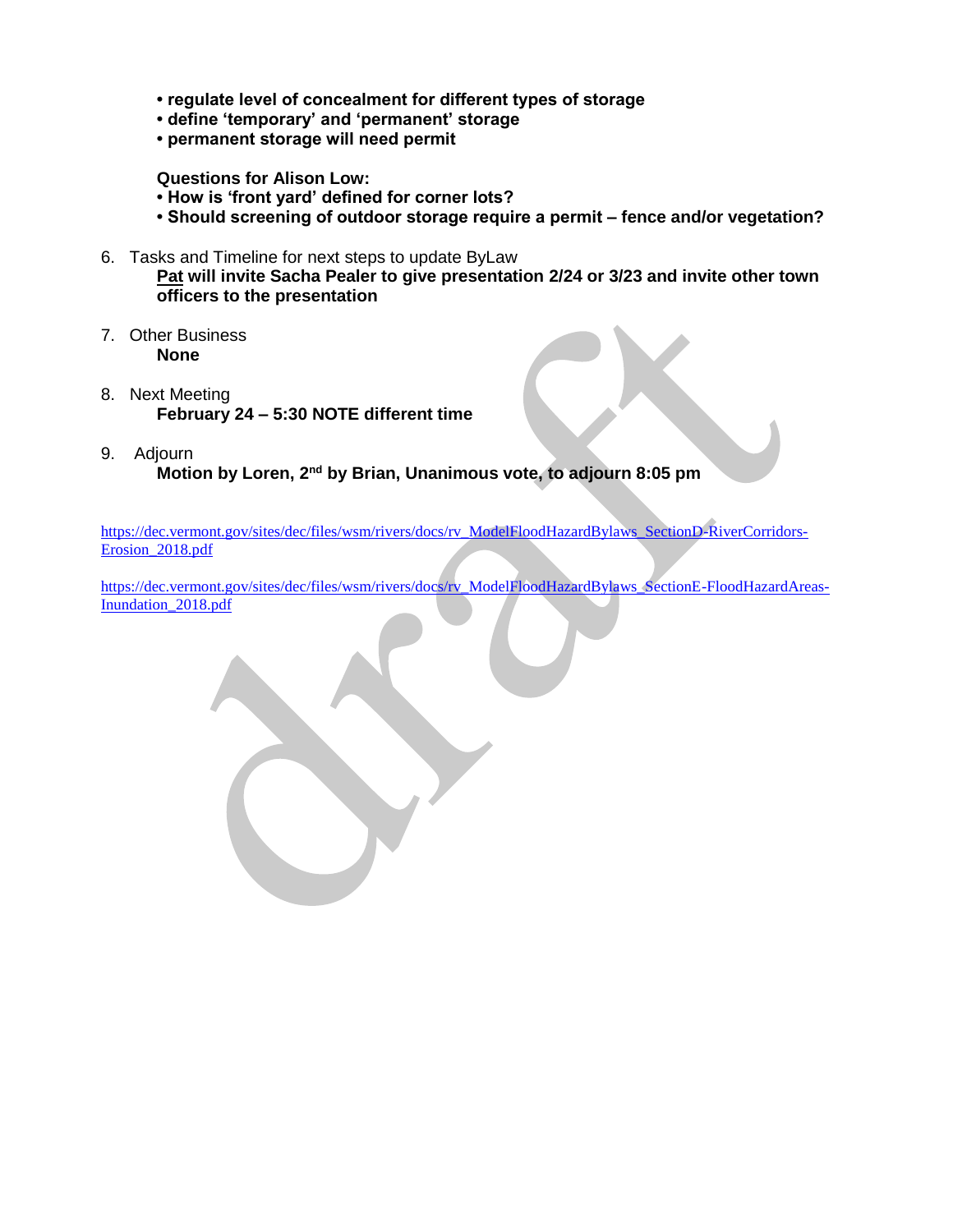## **Issues List for outdoor storage and solid waste**

Salavage yards – has existing statute

Solid Waste – see draft ordinance (handout you have)for list of products and materials in definitions Hazardous Waste Solid Waste Waste

Unregistered vehicles (e.g., plow truck)

Materials

Scrap metals

parts (vehicles, appliances, etc.)

Equipment

Temporary Enclosures definition of storage containers

Recreational and Seasonal Vehicles and Equipment

Public Health and Safety manure runoff not covered by Ag regulation

Screening

Unlawful Storage

Parking requirements for different types of dwellings

Things to consider:

-Ordinance covers all districts or only some (Alison recommends it include all)

- One ordinance or two?

- Do we need a Solid Waste Ordinance, or does statute provide sufficient legal ground for enforcement action?